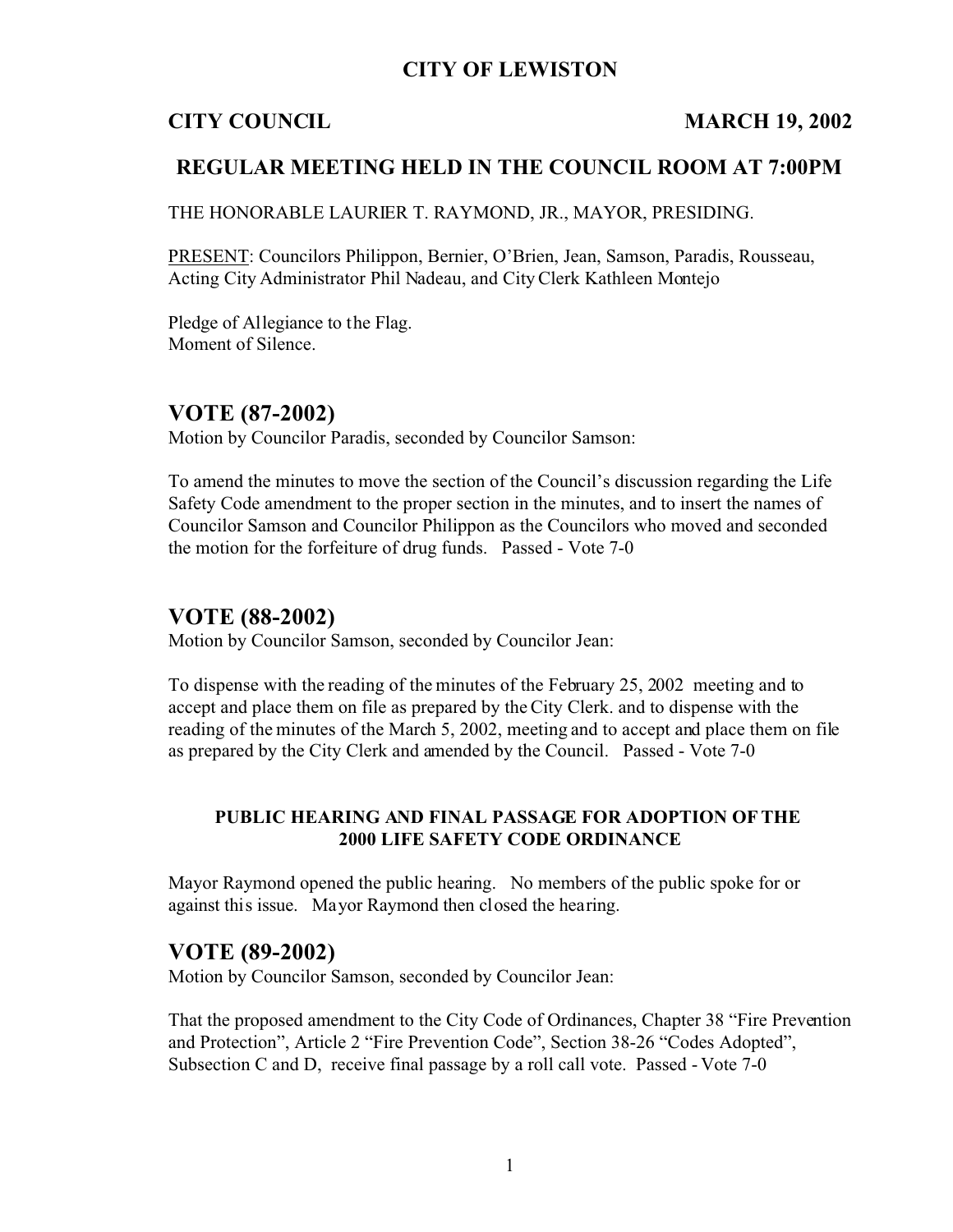### **PUBLIC HEARING AND FINAL PASSAGE FOR AMENDMENTS TO THE TRAFFIC AND VEHICLES ORDINANCE**

Mayor Raymond opened the public hearing. No members of the public spoke for or against this issue. Mayor Raymond then closed the hearing.

# **VOTE (90-2002)**

Motion by Councilor Samson, seconded by Councilor Philippon:

That the proposed amendment to the City Code of Ordinances, Chapter 70 "Traffic and Vehicles", Article I "In General", Section 70-2 "Definitions" receive final passage by a roll call vote. Passed - Vote 7-0

## **PUBLIC HEARING AND FIRST PASSAGE FOR REZONING A PORTION OF THE EAST SIDE OF RIVER ROAD**

Development Director Greg Mitchell made a presentation regarding the rezoning. He noted the changes are needed for the Walmart Distribution Center project and the need for the rezoning was addressed during the discussions with Walmart before they selected Lewiston as their new location. Councilor Paradis stated he has concerns and questions regarding the truck route into the Walmart facility. He stated it is a 24 hour operation with a single entrance and exit road for the delivery trucks. He stated there is a projected 450 trucks per day that will use this access road, and he is concerned about the facility's design and infrastructure layout. Mayor Raymond noted this item is just for the rezoning change, and not the building layout. Councilor Bernier noted that during the Planning Board hearing, residents inquired about a larger buffer than just the 100 foot proposed buffer. Mr. Mitchell stated that in the three public meetings of the Planning Board, it was determined that a 100 foot buffer is an adequate buffer to protect neighbors from the impact. There will be no transportation access on River Road at the request of the residents. Councilor Bernier inquired about the property tax impact, and Mr. Mitchell stated the rezoning will not effect the residential taxes, because that is based upon the use of the property.

Mayor Raymond then opened the public hearing. It was stated that the Council will accept comments during the public hearing for both this item and the next agenda item, which is related to the project.

Peter Greiner of River Road stated that he recently had his property appraised and the value decreased due to the upcoming Walmart development. He also requested that a row of trees be planted along the roadway, as a buffer for the neighbors. Roger Roberge of 299 River Road requested a 275 foot buffer rather than the 100 foot buffer, and stated he was concerned with the increased noise from the tractor trailer trucks idling all hours of the day and night. He stated this will have a very negative impact on the area. Councilor Paradis noted during the Planning Board hearing, many neighbors expressed concerns about the truck stacking issue, noise from back-up horns, engines idling, and so forth. He noted the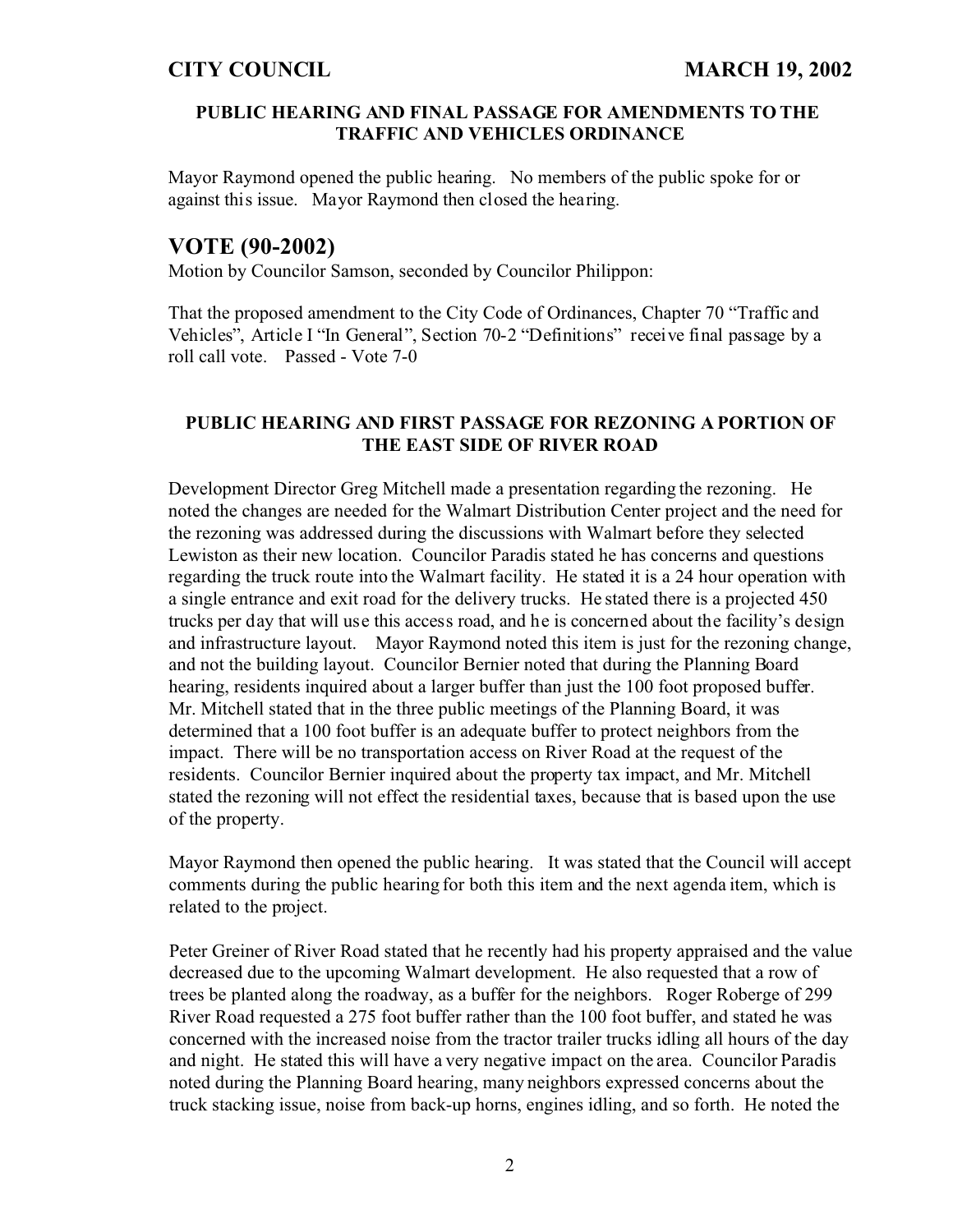Planning Board is required to approve the access road and designs and is working with Walmart, but wants to see the neighbors protected. He is requesting a complete design be submitted by Walmart immediately. Mr. Mitchell stated the City is still working with Walmart on the design features. Ronella Paradis of River Road requested a 500 foot buffer for the protection of the neighbors, and stated the City is not doing enough to protect the residents who live out in this part of town, and noted the location of the Walmart facility will be destroying their neighborhood already, so the City should try to accommodate the residents with their requests.

Lorraine Roberge of River Road stated a 500 foot buffer is ideal, but a 250 foot buffer would work, and that is what was proposed during the Post Office project. She also noted there is a high number of accidents on the road, and a larger buffer would be safer. John Racine of River Road stated it is the Council's job to protect the City and they are sacrificing the ten homes in the area for the benefit of the entire City and Walmart. He stated he has researched other towns where a Walmart facility has been established in the community, and found they are not good neighbors. He wants the Council to protect the residents from the loud noise, increased traffic and other negatives, and is also requesting a 250 foot buffer. He stated he recently had his house appraised and the estimated re-sale value was zero, due to the Walmart development. He is requesting the City explore the idea of flipping the proposed development layout, to have the truck and employee access road further away from the neighbors. He believes there will be 600-680 trucks per day traveling the access road. He stated with the \$9 million dollar tax break Walmart received from the City, the City is supporting businesses and not it's own residents.

Mayor Raymond then closed the hearing. Councilor Philippon inquired about the option of increasing the buffer zone. Mr. Mitchell stated a 500 foot buffer does not open up any land for the development layout. The current zoning set back in this area is 20 feet, so the 100 feet is increasing the current set back area. The 100 foot set back protects the abutters and opens up the parcel for development.

Councilor Paradis made a motion to change the buffer area of Phase One of the project to a 200 foot buffer and set back and to require Walmart to transpose their project design to have the access road on the oppose side of the original proposal. This motion was not seconded.

Councilor Bernier inquired if Councilor Paradis brought up his idea and suggestion to the Planning Board, and he confirmed he had done so. Mr. Mitchell stated that the Development Department is working with Walmart on building design issues, and will explore this option with them. He noted that Walmart ideally needed to have 150 acres of level land for their project, and the Lewiston site offered only 41 acres and was not level, so accommodations have already been made by Walmart. Councilor Bernier asked about diesel run-off, dust and other impacts. Business Development Manager Lincoln Jeffers stated there is a meeting with EPA representatives on Wednesday night to review the environmental impact of this development, and all of these issues will be reviewed. Councilor Philippon noted that development does not come without some costs and impact, yet the Council is charged with working for the collective good and benefit of the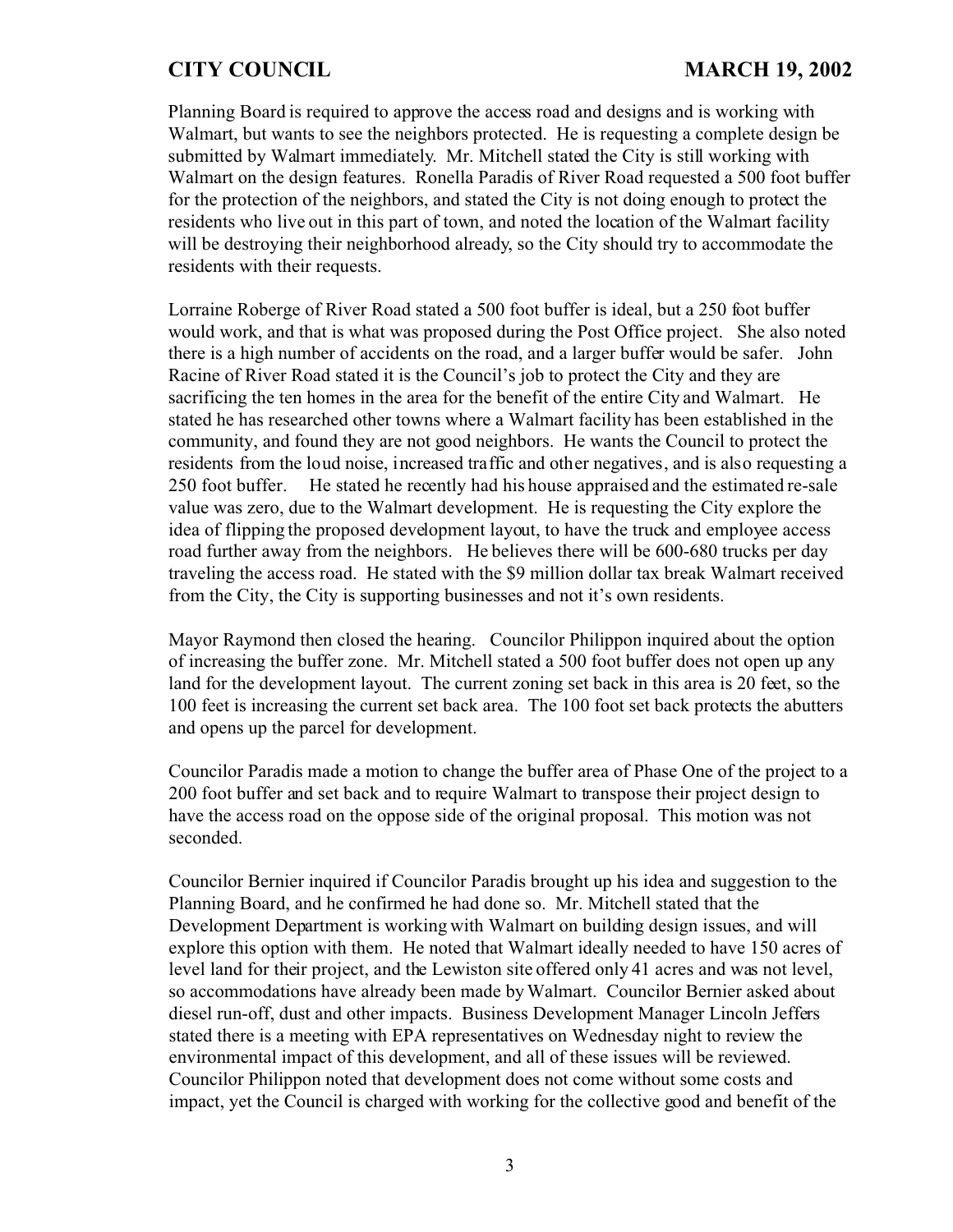City and unfortunately in some cases, the minority pays a price and there is a need to find a balance. He stated that many meetings have already been held on this issue, and many additional meetings will be held. He stated the Council does not take their decisions or their roles lightly.

# **VOTE (91-2002)**

Motion by Councilor Samson, seconded by Councilor Jean:

That the proposed amendment to re-zone the property along the east side of River Road, from Alfred A. Plourde Parkway to the City Solid Waste Transfer Facility (290 River Road to 424 River Road) from the Rural Agricultural (R) District to the Industrial (I) District receive first passage by a roll call vote, and that the public hearing on said ordinance be continued to the meeting of April 2, 2002, for final passage. Passed - Vote 7-0

## **PUBLIC HEARING AND FIRST PASSAGE FOR LAND USE CODE AMENDMENTS FOR ADDITIONAL STANDARDS IN THE INDUSTRIAL DISTRICT**

Councilor Paradis stated that he believes some accomodations need to be made for the residents and is suggesting a larger buffer zone for some portion of the development. Councilor O'Brien stated that the proposed amendment will put the project in jeopardy and limits the Walmart development. She stated the 200 feet is too much and the Council needs to support the Planning Board's recommendation.

# **VOTE (92-2002)**

Motion by Councilor Paradis, seconded by Councilor Samson:

To increase the buffer zone in Phase One of the project, from 290 River Road to the north edge of 326 River Road (to the Quaker Cemetery) to be 200 feet of a buffer and set-back.

Failed - Vote 1-6 (Councilor Paradis in favor.)

# **VOTE (93-2002)**

Motion by Councilor Bernier, seconded by Councilor Jean:

That the proposed amendments to Appendix A, Article XI "District Regulations", Section 15, "Industrial District", subsection F2 "Additional Standards", of the City Zoning and Land Use Code, concerning the industrial zoned land on the east side of River Road, from the Alfred A. Plourde Parkway to the City of Lewiston Solid Waste Transfer Facility (290 River Road to 424 River Road), receive first passage by a roll call vote and that the public hearing on said ordinance be continued to the meeting of April 2, 2002 for final passage. Passed - Vote 6-1 (Councilor Paradis opposed.)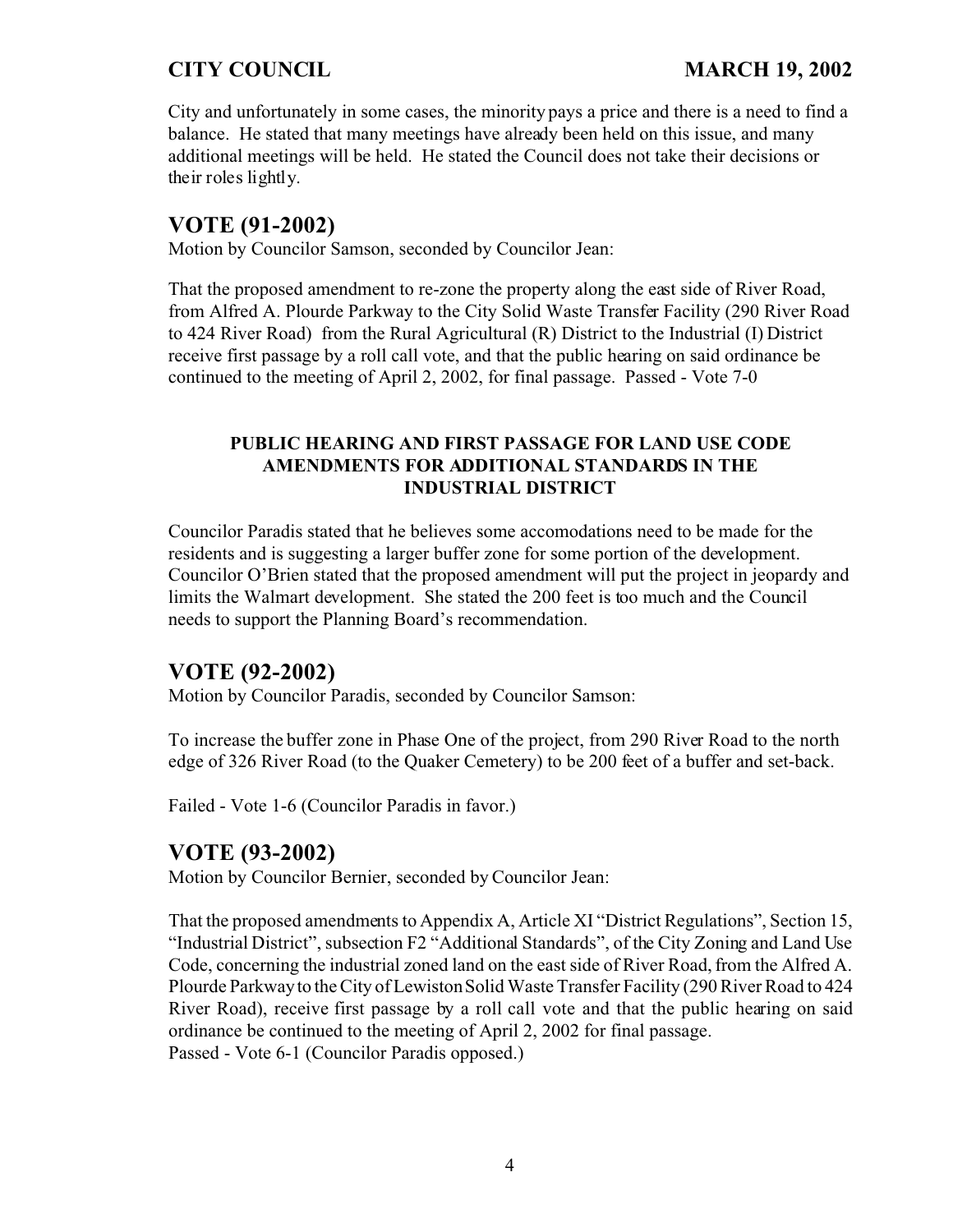## **PUBLIC HEARING AND FIRST PASSAGE FOR LAND USE CODE AMENDMENTS FOR THE INDUSTRIAL DISTRICT**

Mayor Raymond opened the public hearing. No members of the public spoke for or against this issue. Mayor Raymond then closed the hearing. Greg Mitchell, Development Director, noted these proposed amendments are for the entire Industrial District, not just the portion of the District along River Road.

# **VOTE (94-2002)**

Motion by Councilor O'Brien, seconded by Councilor Jean:

That the proposed amendments to Appendix A, Article XI "District Regulations", Section 15, "Industrial District", subsection E "Space and Bulk Standards", and subsection F1 and 2 "Additional Standards", of the City Zoning and Land Use Code, receive first passage by a roll call vote and that the public hearing on said ordinance be continued to the meeting of April 2, 2002 for final passage. Passed - Vote 7-0

## **PUBLIC HEARING AND FIRST PASSAGE FOR LAND USE CODE AMENDMENTS FOR THE HIGHWAY BUSINESS DISTRICT**

Mayor Raymond opened the public hearing. No members of the public spoke for or against this issue. Mayor Raymond then closed the hearing. Greg Mitchell, Development Director, stated these changes will support the residential use of properties in the Highway Business District.

# **VOTE (95-2002)**

Motion by Councilor Samson, seconded by Councilor Bernier:

That the proposed amendments to Appendix A, Article XI "District Regulations", Section 12, "Highway Business District", subsection C "Permitted Uses", of the City Zoning and Land Use Code, to allow mixed-use structures involving the adaptive reuse of an existing building, receive first passage by a roll call vote and that the public hearing on said ordinance be continued to the meeting of April 2, 2002 for final passage. Passed - Vote 7-0

### **PROCLAMATION FOR MARCH OF DIMES WALK**

Councilor Rousseau encouraged the Council to form a team to show support for the walk.

# **VOTE (96-2002)**

Motion by Councilor Samson, seconded by Councilor Philippon:

To approve the Proclamation supporting the March of Dimes Walk America Millionaire Day, on Sunday, April 28, 2002. Passed - Vote 7-0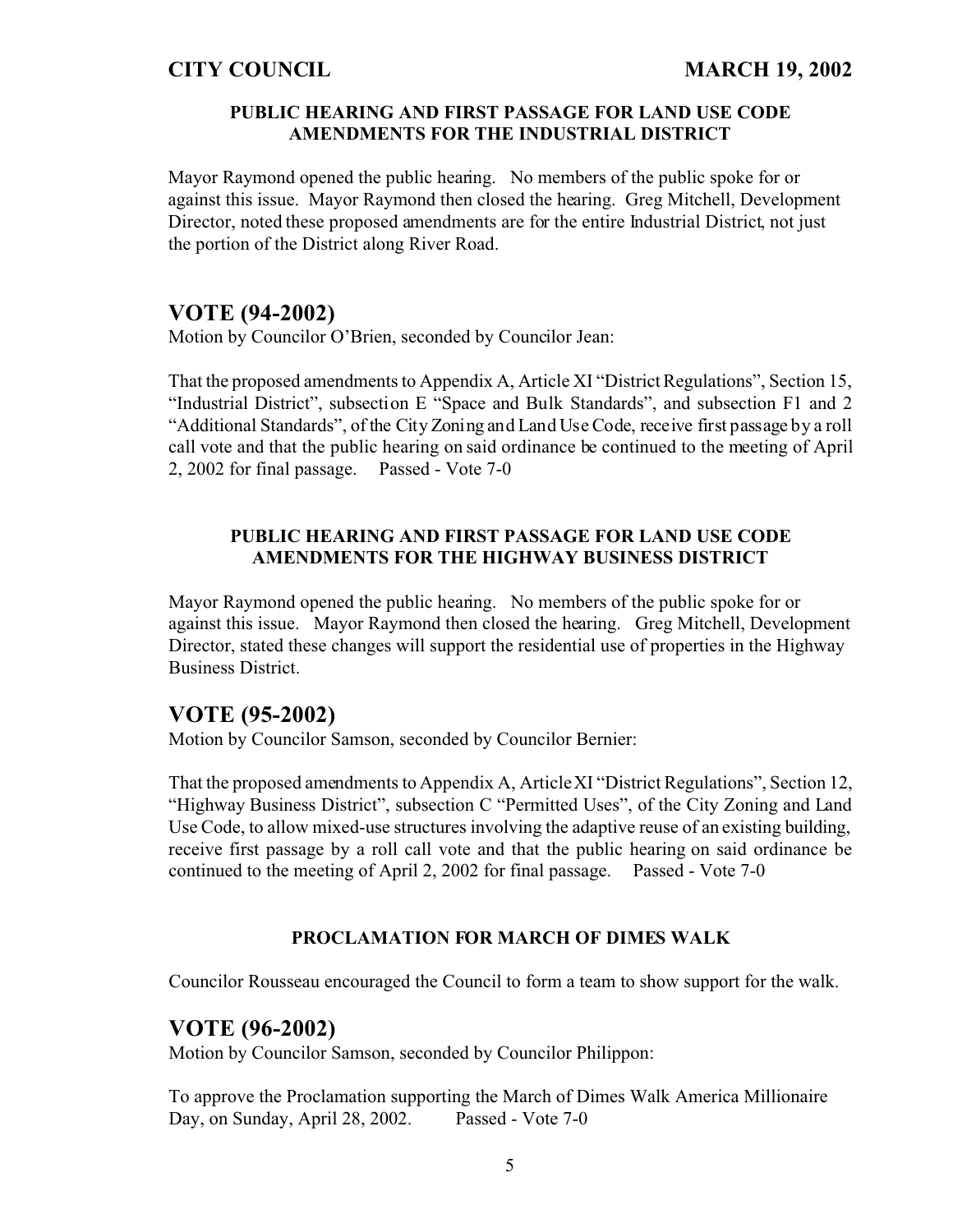### **UPDATE ON PARK STREET PARKING STRUCTURE AND DESIGN**

Public Works Director Chris Branch and an architect from Platz Associates presented the conceptual drawings to the Council regarding the proposed design of the Park Street parking structure, where the current municipal parking lot is located. It was noted they are working with a citizens advisory group to develop a structure that will look like a brick building and will blend in with the neighborhood. The structure will be designed to allow a clear view of the SS Peter and Paul cathedral from Lisbon Street, by the new court house building. Mayor Raymond stated this was a very innovative design and thanked them for their work and the presentation.

## **TEMPORARY CLOSURE OF A PORTION OF CROWLEY ROAD**

Public Works Director Chris Branch stated this is an MDOT project and noted the Police Department, Fire Department and ambulance service have been notified of this closure.

# **VOTE (97-2002)**

Motion by Councilor Philippon, seconded by Councilor Bernier:

To authorize the closure of a portion of Crowley Road beginning on or about April 15, 2002 for an approximate four month period, until the work is completed, for the maintenance work related to the Crowley Road bridge, and to authorize the posted detour to be via Old Webster Road and Old Lisbon Road. Passed - Vote 7-0

### **BUDGET WORKSHOP SCHEDULE**

The Council decided to wait until the new City Administrator begins next week before setting the schedule for the budget workshops. The schedule will be reviewed and approved during the March 28 special Council meeting, where the budget is presented. Councilor Philippon suggested the idea of holding several Saturday sessions, rather than workshops on week nights.

### **LEWISTON MILL REDEVELOPMENT UPDATE**

Councilor Paradis stated the LMRC Board approved their budget recently and the goal is to lessen the burden on the City's general funds and tax payer funds.

### **REPORT FROM SCHOOL COMMITTEE**

Councilor Samson reported the School Committee passed their budget last week and have forwarded it to the City Administrator.